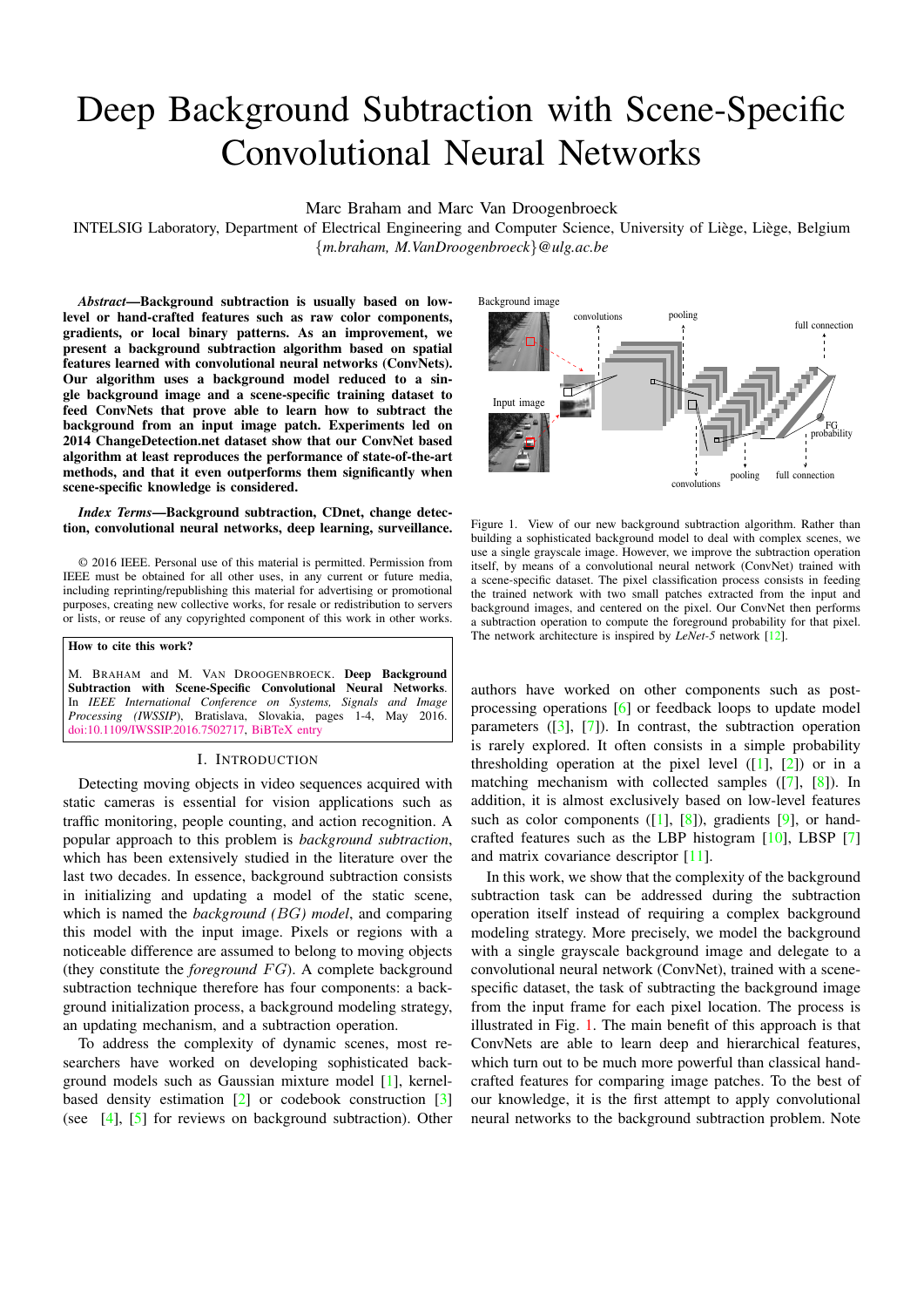that this paper is not intended to present a real-time and adaptive technique, but rather to investigate the classification potential of deep features learned with convolutional neural networks for the background subtraction task.

The paper is organized as follows. In Section  $II$ , we detail the pipeline of our scene-specific ConvNet based background subtraction algorithm. Section [III](#page-2-0) describes our experimental set-up and presents comparative results with state-of-the-art methods on the 2014 ChangeDetection.net dataset (CDnet 2014) [\[13\]](#page-3-12). Section [IV](#page-2-1) concludes the paper.

#### <span id="page-1-0"></span>II. CONVNET BASED BACKGROUND SUBTRACTION

Convolutional neural networks (ConvNets) have recently showed impressive results in various vision challenges such as house numbers digit classification [\[14\]](#page-3-13), object recognition [\[15\]](#page-4-0), and scene labeling [\[16\]](#page-4-1). This is our motivation to challenge ConvNets in the context of background subtraction. The pipeline of our algorithm is presented in Fig. [2.](#page-1-1) It has four parts: (1) background model extraction, (2) scenespecific dataset generation, (3) network training, and (4) ConvNet based background subtraction. These components are described below.



<span id="page-1-1"></span>Figure 2. Pipeline of our algorithm for scene-specific background subtraction.

# *A. Background image extraction*

Our algorithm models the background with a single grayscale image extracted from a few video frames (we observed that using three color channels only leads to marginal improvements in our case). Input images are therefore also converted from RGB domain to grayscale (named Y hereafter) using the following equation :

$$
Y = 0.299 R + 0.587 G + 0.114 B.
$$
 (1)

We extract a grayscale background image by observing the scene during a short period (150 frames, that is a few seconds, in our experiments) and computing the temporal median Y value for each pixel. This method is appropriate when the background is visible for at least 50% of the time for each pixel. For cluttered scenes, more sophisticated stationary background estimation methods are needed (see for example [\[17\]](#page-4-2)).

## *B. Scene-specific dataset generation*

The second step of our pipeline consists in generating a scene-specific dataset that learns the network. Denoting, by  $T$ , the size of the patch centered on each pixel for the subtraction operation (see the red rectangles in Fig. [1\)](#page-0-0), a training sample  $x$ is defined as a TxT 2-channel image patch (one channel for the background patch extracted from the median image and one channel for the input patch). The corresponding target value is given by:

$$
\begin{cases}\n t(\mathbf{x}) = 1 & if \quad \text{class}(p_c) = FG, \\
t(\mathbf{x}) = 0 & if \quad \text{class}(p_c) = BG,\n\end{cases}
$$
\n(2)

where  $p_c$  denotes the central pixel of the patch. Note that we normalize all  $Y$  values with respect to the  $[0, 1]$  interval. A sequence of N fully labeled  $WxH$  input images is thus equivalent to a collection of  $NxWxH$  training samples (assuming that images are zero-padded to avoid border effects). Note that both classes need to be represented in the dataset.

We considered two distinct methods for generating the sequence of fully labeled images :

- 1) Automatic generation with an existing background subtraction algorithm. The main advantage of this method is that it does not require a human intervention. However, the classification performance of the ConvNet is then upper bounded by the classification performance of the dataset generator.
- 2) Prior knowledge integration by human expert labeling. This method requires a human expert to annotate input images, but it helps to improve the classification results of the ConvNet significantly. In addition, a few manually labeled images generally suffice to achieve a highly accurate classification result. Therefore, it is a reasonable practical alternative to the time-consuming parametertuning process performed when a camera is installed in its new environment.

## *C. Network architecture and training*

Our ConvNet architecture is showed in Fig. [3.](#page-1-2) It is very similar to *LeNet-5* network for handwritten digit classification [\[12\]](#page-3-5), except that subsampling is performed with maxpooling instead of averaging and hidden sigmoid units are replaced with rectified linear units for faster training. It is composed of two feature stages followed by a classical twolayer fully connected feed-forward neural network. Each feature stage consists in a convolutional layer followed by a maxpooling layer. We use a patch size of  $T = 27$ , 5x5 local receptive fields with a 1x1 stride for all convolutional layers (see red patches in Fig. [3\)](#page-1-2), and 3x3 non-overlapping receptive fields for all pooling layers (see blue patches in Fig. [3\)](#page-1-2). The first and second convolutional layers have 6 and 16 feature maps, respectively. The first fully connected layer has 120 hidden units and the output layer consists of a single sigmoid unit.



<span id="page-1-2"></span>Figure 3. Architecture of our ConvNet for background subtraction.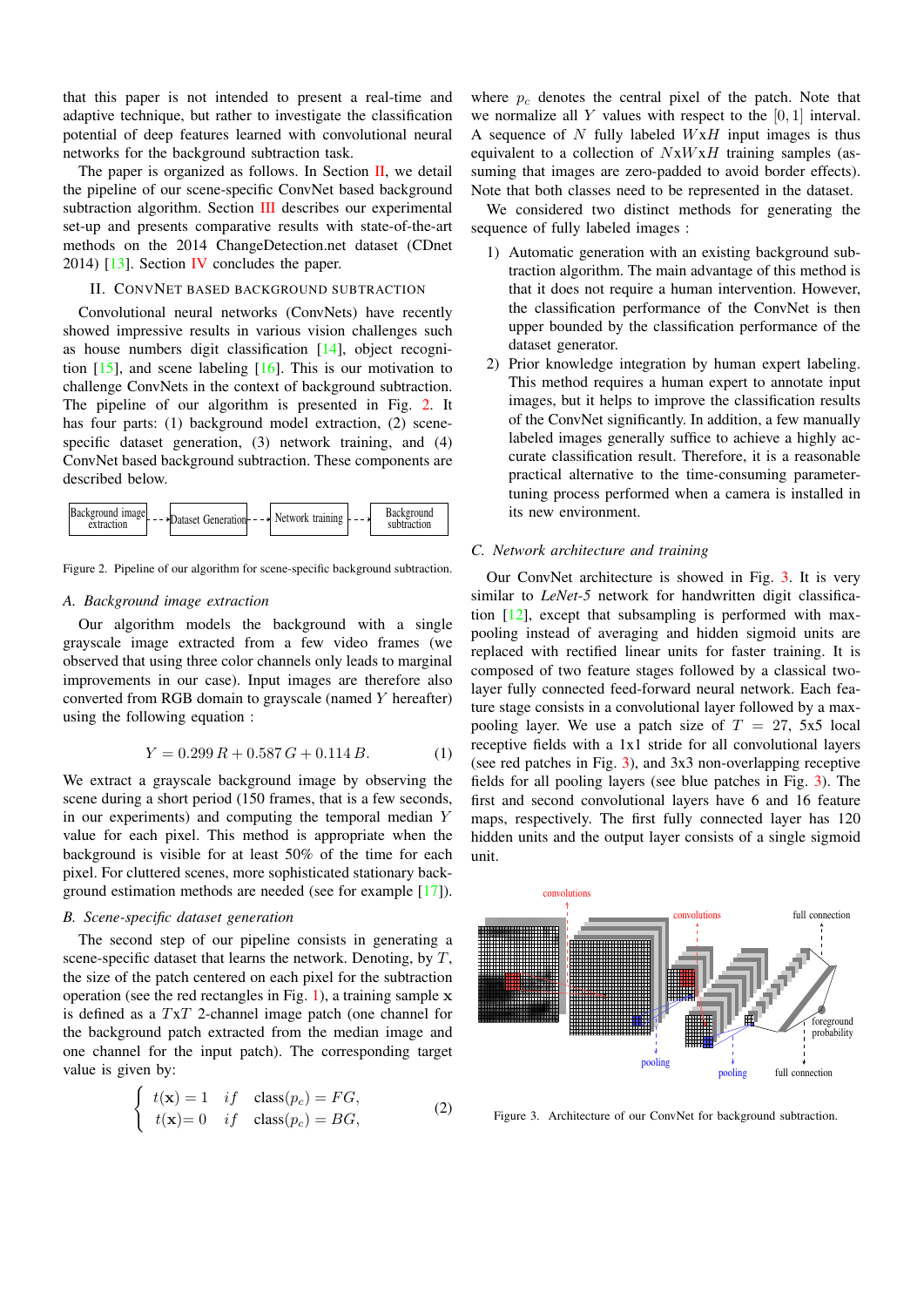The network contains 20, 243 trainable weights learned by back-propagation with a cross-entropy error function:

$$
E = -\sum_{n} (t_n \ln(y_n) + (1 - t_n) \ln(1 - y_n)), \qquad (3)
$$

where  $t_n = t(\mathbf{x}_n)$ , and  $y_n = p(FG|\mathbf{x}_n)$  is the probability that the indexed sample  $x_n$  belongs to the foreground. The bias are initially set to 0.1, while other weights are initialized randomly with samples drawn from a truncated normal distribution  $\mathcal{N}(0, 0.01)$ . Initial values whose magnitude is larger than 0.2 are dropped and re-picked. We use an RMSProp optimization strategy, which gives faster convergence than classical stochastic gradient descent, with a mini-batch size of 100 training samples, and a learning rate of 0.001. The training phase is stopped after 10, 000 iterations.

## III. EXPERIMENTAL RESULTS

<span id="page-2-0"></span>We evaluate our ConvNet based algorithm on the 2014 ChangeDetection.net dataset (CDnet 2014) [\[13\]](#page-3-12), which contains real videos captured in challenging scenarios such as camera jitter, dynamic background, shadows, bad weather, night illumination, etc.

Each video comprises a learning phase (no ground truth is available during that phase) and a test phase (ground truth images are given). The first half of test images is used to generate the training data while the second one is used as a test set. To avoid overfitting with respect to the foreground, we restrict our experiments to sequences with different foreground objects between the first and the second halves of the test phase. Table [I](#page-2-2) provides the list of considered video sequences. Note that PTZ videos have been discarded as our method is specifically designed for static cameras and that videos of the intermittent object motion category does not fulfill our requirement about the foreground.

<span id="page-2-2"></span>TABLE I LIST OF VIDEOS OF CDNET 2014 [\[13\]](#page-3-12) CONSIDERED IN OUR EXPERIMENTS

| Category           | Considered videos |                 |           |  |  |
|--------------------|-------------------|-----------------|-----------|--|--|
| <b>Baseline</b>    | Highway           | Pedestrians     |           |  |  |
| Camera jitter      | Boulevard         | Traffic         |           |  |  |
| Dynamic background | <b>Boats</b>      | Fall            |           |  |  |
| Shadow             | <b>Bungalows</b>  | People In Shade |           |  |  |
| Thermal            | Park              |                 |           |  |  |
| Bad weather        | <b>Blizzard</b>   | Skating         | Snow fall |  |  |
| Low framerate      | Tram crossroad    | Turnpike        |           |  |  |
| Night videos       | all 6 videos      |                 |           |  |  |
| Turbulence         | Turbulence 3      |                 |           |  |  |

We benchmark our classification results on the test set against those of traditional and state-of-the-art methods reported on the CDnet website, in terms of the  $F$  performance metric. This metric represents a trade-off in the precision/recall performance space; it is defined as the harmonic mean of the precision  $(Pr)$  and the recall  $(Re)$  measures:

$$
F = \frac{2\Pr Re}{Pr + Re}.\tag{4}
$$

It should be as close as possible to 1. It was found in  $[13]$ that the  $F$  measure is well correlated with the ranks of the methods assessed on the CDnet website. We report results for our method trained with data automatically generated with the IUTIS-5 combination algorithm [\[18\]](#page-4-3), this variant is denoted by ConvNet-IUTIS, and with ground truth data provided by human experts, this variant is denoted by ConvNet-GT. Results are provided in Table [II.](#page-3-14) Fig. [4](#page-3-15) shows segmentation results of our algorithm as well as for other traditional (GMM [\[1\]](#page-3-0) and KDE [\[2\]](#page-3-1)), and state-of-the-art (IUTIS-5 [\[18\]](#page-4-3) and SuB-SENSE [\[7\]](#page-3-7)) methods.

Table [II](#page-3-14) shows that the quality of our ConvNet based background subtraction algorithm is similar to that of stateof-the-art methods when the training data are generated with IUTIS-5 [\[18\]](#page-4-3). When ground truth images are used to generate the training data, our algorithm outperforms all other methods significantly. These results are confirmed in Fig [4.](#page-3-15) In particular, our ConvNet is able to address the unsolved issues of hard shadows and night videos. We found that similar results are obtained when we reduce the number of ground truth images for building the training datasets to 50; it does not affect the quality of the detection. We still get very accurate with 25 images. This shows that ConvNets are a powerful solution for scene-specific background subtraction.

### IV. CONCLUSION

<span id="page-2-1"></span>In this paper, we present a novel background subtraction algorithm based on convolutional neural networks (ConvNets). Rather than building a sophisticated background model to deal with complex scenes, we use a single grayscale image. However, we improve the subtraction operation itself, by means of a ConvNet trained with scene-specific data. Experimental results on the 2014 CDnet dataset show that our method equals the performance of state-of-the-art methods, or even outperforms them when scene-specific knowledge is provided.

## ACKNOWLEDGMENT

Marc BRAHAM has a grant funded by the FRIA [\(www.](www.frs-fnrs.be) [frs-fnrs.be\)](www.frs-fnrs.be).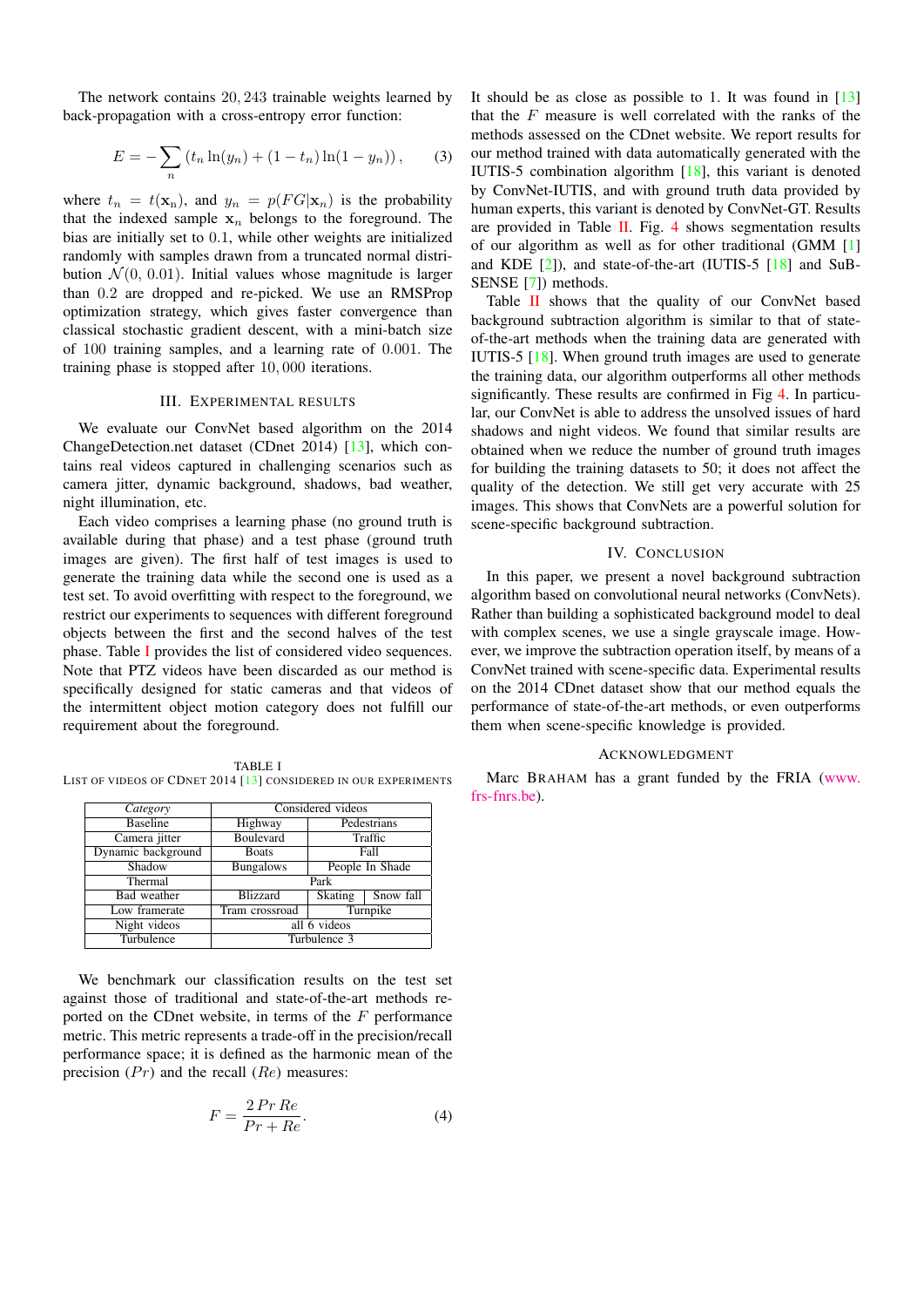TABLE II

<span id="page-3-14"></span>OVERALL AND PER-CATEGORY F SCORES FOR DIFFERENT METHODS (COMPUTED FOR THE CONSIDERED VIDEO SEQUENCES). NOTE THAT AVERAGING  $\cal F$  SCORES MIGHT BE DEBATABLE FROM A THEORETICAL PERSPECTIVE.

| Method                          | $F_{overall}$ | $F_{\text{Baseline}}$ | $\overline{F}_{Jitter}$ | $F_{Dynamic BG}$ | $F_{Shadows}$ | $F_{\textit{Thermal}}$ | $F$ BadWeather | $F_{Low\underline{Framerate}}$ | $F_{Night}$ | $F_{turbulence}$ |
|---------------------------------|---------------|-----------------------|-------------------------|------------------|---------------|------------------------|----------------|--------------------------------|-------------|------------------|
| ConvNet-GT                      | 0.9046        | 0.9813                | 0.9020                  | 0.8845           | 0.9454        | 0.8543                 | 0.9264         | 0.9612                         | 0.7565      | 0.9297           |
| $\overline{IUTIS-5}$ [18]       | 0.8093        | 0.9683                | 0.8022                  | 0.8389           | 0.8807        | 0.7074                 | 0.9043         | 0.8515                         | 0.5384      | 0.7924           |
| SuBSENSE <sup>[7]</sup>         | 0.8018        | 0.9603                | 0.7675                  | 0.7634           | 0.8732        | 0.6991                 | 0.9195         | 0.8441                         | 0.5123      | 0.8764           |
| PAWCS [3]                       | 0.7984        | 0.9500                | 0.8473                  | 0.8965           | 0.8750        | 0.7064                 | 0.8587         | 0.8988                         | 0.4194      | 0.7335           |
| PSP-MRF [6]                     | 0.7927        | 0.9566                | 0.7690                  | 0.7982           | 0.8735        | 0.6598                 | 0.9135         | 0.8109                         | 0.5156      | 0.8368           |
| ConvNet-IUTIS                   | 0.7897        | 0.9647                | 0.8013                  | 0.7923           | 0.8590        | 0.7559                 | 0.8849         | 0.8273                         | 0.4715      | 0.7506           |
| EFIC $[19]$                     | 0.7883        | 0.9231                | 0.8050                  | 0.5247           | 0.8270        | 0.8246                 | 0.8871         | 0.9336                         | 0.6266      | 0.7429           |
| Spectral-360 $\lceil 20 \rceil$ | 0.7867        | 0.9477                | 0.7511                  | 0.7775           | 0.7156        | 0.7576                 | 0.8830         | 0.8797                         | 0.4729      | 0.8956           |
| $SC$ SOBS $[21]$                | 0.7450        | 0.9491                | 0.7073                  | 0.6199           | 0.8602        | 0.7874                 | 0.7750         | 0.7985                         | 0.4031      | 0.8043           |
| <b>GMM [1]</b>                  | 0.7444        | 0.9478                | 0.6103                  | 0.7085           | 0.8396        | 0.7397                 | 0.8472         | 0.8182                         | 0.4004      | 0.7883           |
| GraphCut [22]                   | 0.7394        | 0.9304                | 0.5183                  | 0.7372           | 0.7543        | 0.7149                 | 0.9166         | 0.8208                         | 0.4751      | 0.7867           |
| $KDE$ [2]                       | 0.7298        | 0.9623                | 0.5462                  | 0.5511           | 0.8357        | 0.7626                 | 0.8691         | 0.8580                         | 0.4057      | 0.7776           |



<span id="page-3-15"></span>Figure 4. Typical segmentation results for several sequences of CDnet 2014 [\[13\]](#page-3-12). Columns from left to right show the input image, the ground truth and the segmentation masks of ConvNet-GT, ConvNet-IUTIS, IUTIS-5 [\[18\]](#page-4-3), SuBSENSE [\[7\]](#page-3-7), GMM [\[1\]](#page-3-0) and KDE [\[2\]](#page-3-1).

#### **REFERENCES**

- <span id="page-3-0"></span>[1] C. Stauffer and E. Grimson, "Adaptive background mixture models for real-time tracking," in *IEEE Int. Conf. Comput. Vision and Pattern Recogn. (CVPR)*, vol. 2, (Fort Collins, Colorado, USA), pp. 246–252, June 1999.
- <span id="page-3-1"></span>[2] A. Elgammal, D. Harwood, and L. Davis, "Non-parametric model for background subtraction," in *European Conf. Comput. Vision (ECCV)*, vol. 1843 of *Lecture Notes Comp. Sci.*, (Dublin, Ireland), pp. 751–767, Springer, June 2000.
- <span id="page-3-2"></span>[3] P.-L. St-Charles, G.-A. Bilodeau, and R. Bergevin, "A self-adjusting approach to change detection based on background word consensus," in *IEEE Winter Conf. Applicat. Comp. Vision (WACV)*, (Waikoloa Beach, Hawaii, USA), pp. 990–997, Jan. 2015.
- <span id="page-3-3"></span>[4] T. Bouwmans, "Traditional and recent approaches in background modeling for foreground detection: An overview," *Computer Science Review*, vol. 11-12, pp. 31–66, May 2014.
- <span id="page-3-4"></span>[5] P.-M. Jodoin, S. Piérard, Y. Wang, and M. Van Droogenbroeck, "Overview and benchmarking of motion detection methods," in *Background Modeling and Foreground Detection for Video Surveillance*, ch. 24, Chapman and Hall/CRC, July 2014.
- <span id="page-3-6"></span>[6] A. Schick, M. Bauml, and R. Stiefelhagen, "Improving foreground segmentation with probabilistic superpixel Markov Random Fields," in *IEEE Int. Conf. Comput. Vision and Pattern Recog. Workshop (CVPRW)*, (Providence, Rhode Island, USA), pp. 27–31, June 2012.
- <span id="page-3-7"></span>[7] P.-L. St-Charles, G.-A. Bilodeau, and R. Bergevin, "SuBSENSE: A universal change detection method with local adaptive sensitivity," *IEEE Trans. Image Process.*, vol. 24, pp. 359–373, Jan. 2015.
- <span id="page-3-8"></span>[8] O. Barnich and M. Van Droogenbroeck, "ViBe: A universal background subtraction algorithm for video sequences," *IEEE Trans. Image Process.*, vol. 20, pp. 1709–1724, June 2011.
- <span id="page-3-9"></span>[9] S. Gruenwedel, P. Van Hese, and W. Philips, "An edge-based approach for robust foreground detection," in *Advanced Concepts for Intelligent Vision Syst. (ACIVS)*, vol. 6915 of *Lecture Notes Comp. Sci.*, (Ghent, Belgium), pp. 554–565, Springer, Aug. 2011.
- <span id="page-3-10"></span>[10] M. Heikkilä and M. Pietikäinen, "A texture-based method for modeling the background and detecting moving objects," *IEEE Trans. Pattern Anal. Mach. Intell.*, vol. 28, pp. 657–662, Apr. 2006.
- <span id="page-3-11"></span>[11] S. Zhang, H. Yao, S. Liu, X. Chen, and W. Gao, "A covariance-based method for dynamic background subtraction," in *IEEE Int. Conf. Pattern Recogn. (ICPR)*, (Tampa, Finland), pp. 1–4, Dec. 2008.
- <span id="page-3-5"></span>[12] Y. LeCun, L. Bottou, Y. Bengio, and P. Haffner, "Gradient-based learning applied to document recognition," *Proc. of IEEE*, vol. 86, pp. 2278– 2324, Nov. 1998.
- <span id="page-3-12"></span>[13] N. Goyette, P.-M. Jodoin, F. Porikli, J. Konrad, and P. Ishwar, "A novel video dataset for change detection benchmarking," *IEEE Trans. Image Process.*, vol. 23, pp. 4663–4679, Nov. 2014.
- <span id="page-3-13"></span>[14] P. Sermanet, S. Chintala, and Y. LeCun, "Convolutional neural networks applied to house numbers digit classification," in *IEEE Int. Conf. Pattern*